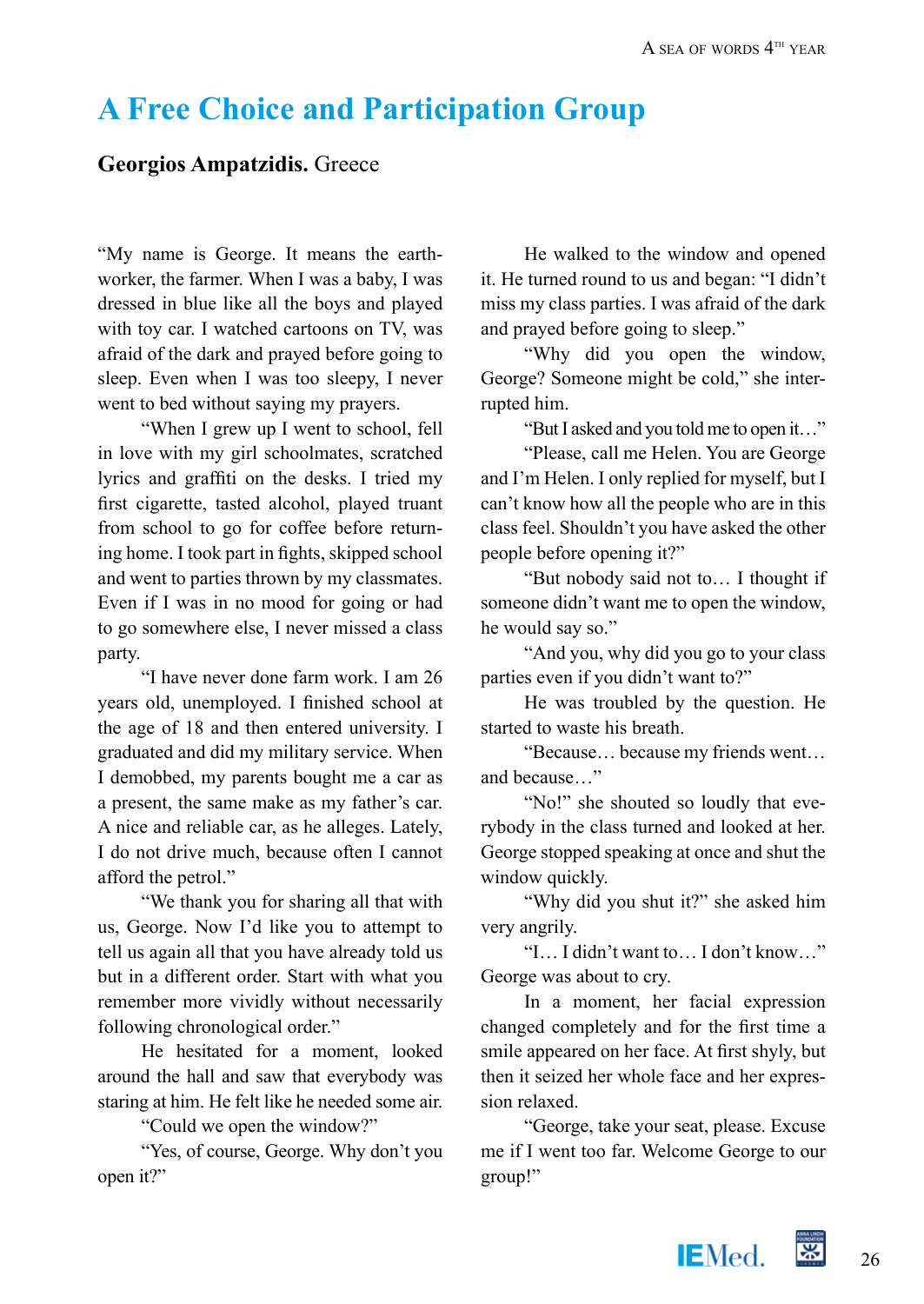"Welcome, George!" all the people in the class said, following her suggestion. They rose, shook his hand one by one and gave him a hug. Then they returned to their places and after a while George rose and said to all of them: "I'm glad to be with you."

"Who would like to share with us a free choice and participation experience?"

"May I speak?" asked a young woman of about 30 years with pretty green eyes and dishevelled hair.

"Certainly, Maria. If the others are ok with it, we are listening to you."

They nodded as Maria cast her eyes round the class and then started speaking.

"Yesterday morning I mowed the lawn in my garden. When I finished, I thought it would be a good idea to mow the lawn in the little park in my neighbourhood as well, because the municipal workers don't do that often. By the evening I was done."

Maria's face glowed with a smile. When she finished, they all applauded her.

"How did you feel, Maria?" asked Helen, when they stopped clapping.

"I felt strong. I felt I had the power to change something I didn't like, to improve my life and my neighbours' life."

"George, what do you think of this?"

Helen's question startled him. After reflecting for a while he said in measured words.

"I wouldn't do it. It's not my job. There are people who have to take care of the parks."

Maria's face became gloomy and her light green eyes like young leaves turned into cypress green. When the others saw the girl's reaction, they began to murmur and looked at George critically.

"I didn't want to say… I meant that… I didn't want to…"

"No, stop!" Helen broke in on his excuses. "You have your opinion and this is respected here."

After these words he realized that the mumbling ended.

"Yes, I'm not sure, I don't know."

George seemed confused and not at all secure about what he was saying or what was on his mind.

"I'm addressing myself to all of you," Helen said in a serious tone. "We are a free choice and participation group. You are here because you believe you don't have a free choice in your life and you'd like to change that. But free choice also presupposes respect for the choices of others. But always based on freedom and dignity."

"And the participation?" George asked.

"Could you reply to this question, Kostas?"

Kostas, a middle-aged man with scanty hair, rose from his seat and addressing to George said: "The participation comes after and strengthens the free choice. Each choice presupposes action and self-action. When we take part in an endeavour to achieve what we choose for us and the people around us, we feel efficient and strong."

George listened to him carefully. He grinned in a strange way for some seconds. His eyes misted as if a dream had flashed through them. When he finally decided to talk, he asked:

"What happens when a choice is difficult? What happens when a choice requires that you should risk something important? Your life, for example?"

His question came along with a gesture like taking a handkerchief out of his pocket. But then they saw him holding a gun.

For some minutes the class was so silent that almost a blinking eye could be heard. You would say that after a while this silence became a habit and no one liked to break it. Lastly, trying to keep her voice steady, Helen asked:

"George, why do you need this gun?"

"I'd like to put a hypothetical question to the group," he said holding the gun down.

"We are listening," said Helen being the only one holding herself together.